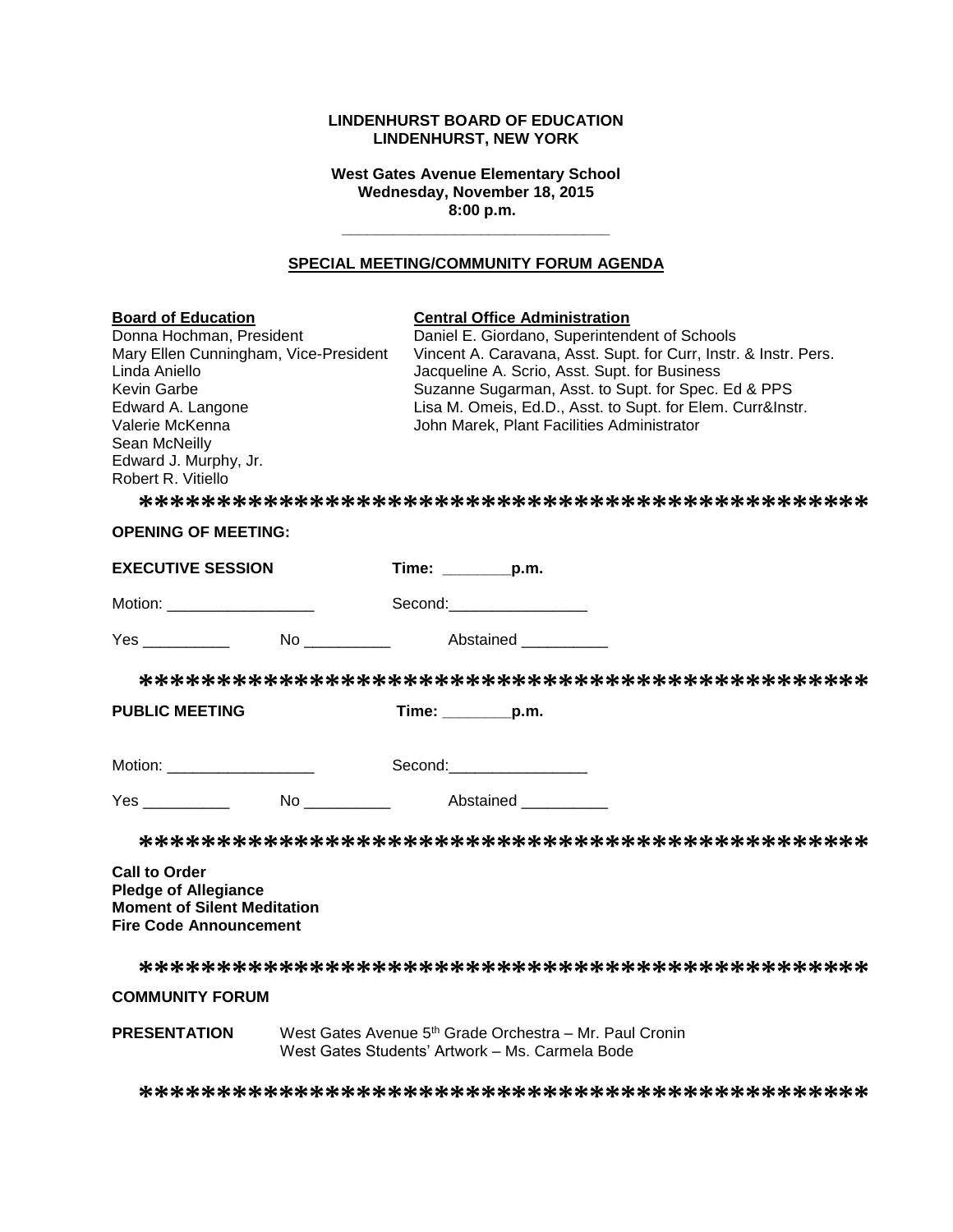| <b>RETURN TO SPECIAL MEETING:</b> |                                                           | $Time: \_\_\_p.m.$ |
|-----------------------------------|-----------------------------------------------------------|--------------------|
| Motion: _____________________     | Second: ________________                                  |                    |
| No ____________                   | Abstained ___________                                     |                    |
|                                   |                                                           |                    |
|                                   | Approval of Minutes - November 4, 2015 - Business Meeting |                    |
| Motion: _____________________     | Second:__________________                                 |                    |

Yes \_\_\_\_\_\_\_\_\_\_\_\_ No \_\_\_\_\_\_\_\_\_\_ Abstained \_\_\_\_\_\_\_\_\_

**\*\*\*\*\*\*\*\*\*\*\*\*\*\*\*\*\*\*\*\*\*\*\*\*\*\*\*\*\*\*\*\*\*\*\*\*\*\*\*\*\*\*\*\*\*\*\***

### **BOARD OF EDUCATION'S REPORT TO THE COMMUNITY:**

**\*\*\*\*\*\*\*\*\*\*\*\*\*\*\*\*\*\*\*\*\*\*\*\*\*\*\*\*\*\*\*\*\*\*\*\*\*\*\*\*\*\*\*\*\*\*\***

#### **SUPERINTENDENT'S REPORT TO THE COMMUNITY:**

**\*\*\*\*\*\*\*\*\*\*\*\*\*\*\*\*\*\*\*\*\*\*\*\*\*\*\*\*\*\*\*\*\*\*\*\*\*\*\*\*\*\*\*\*\*\*\***

### **AGENDA QUESTIONS FROM THE BOARD OF EDUCATION:**

**\*\*\*\*\*\*\*\*\*\*\*\*\*\*\*\*\*\*\*\*\*\*\*\*\*\*\*\*\*\*\*\*\*\*\*\*\*\*\*\*\*\*\*\*\*\*\***

#### **INDIVIDUALS AND DELEGATIONS:**

**\*\*\*\*\*\*\*\*\*\*\*\*\*\*\*\*\*\*\*\*\*\*\*\*\*\*\*\*\*\*\*\*\*\*\*\*\*\*\*\*\*\*\*\*\*\*\***

### **TRUSTEE'S REQUEST:**

**\*\*\*\*\*\*\*\*\*\*\*\*\*\*\*\*\*\*\*\*\*\*\*\*\*\*\*\*\*\*\*\*\*\*\*\*\*\*\*\*\*\*\*\*\*\*\***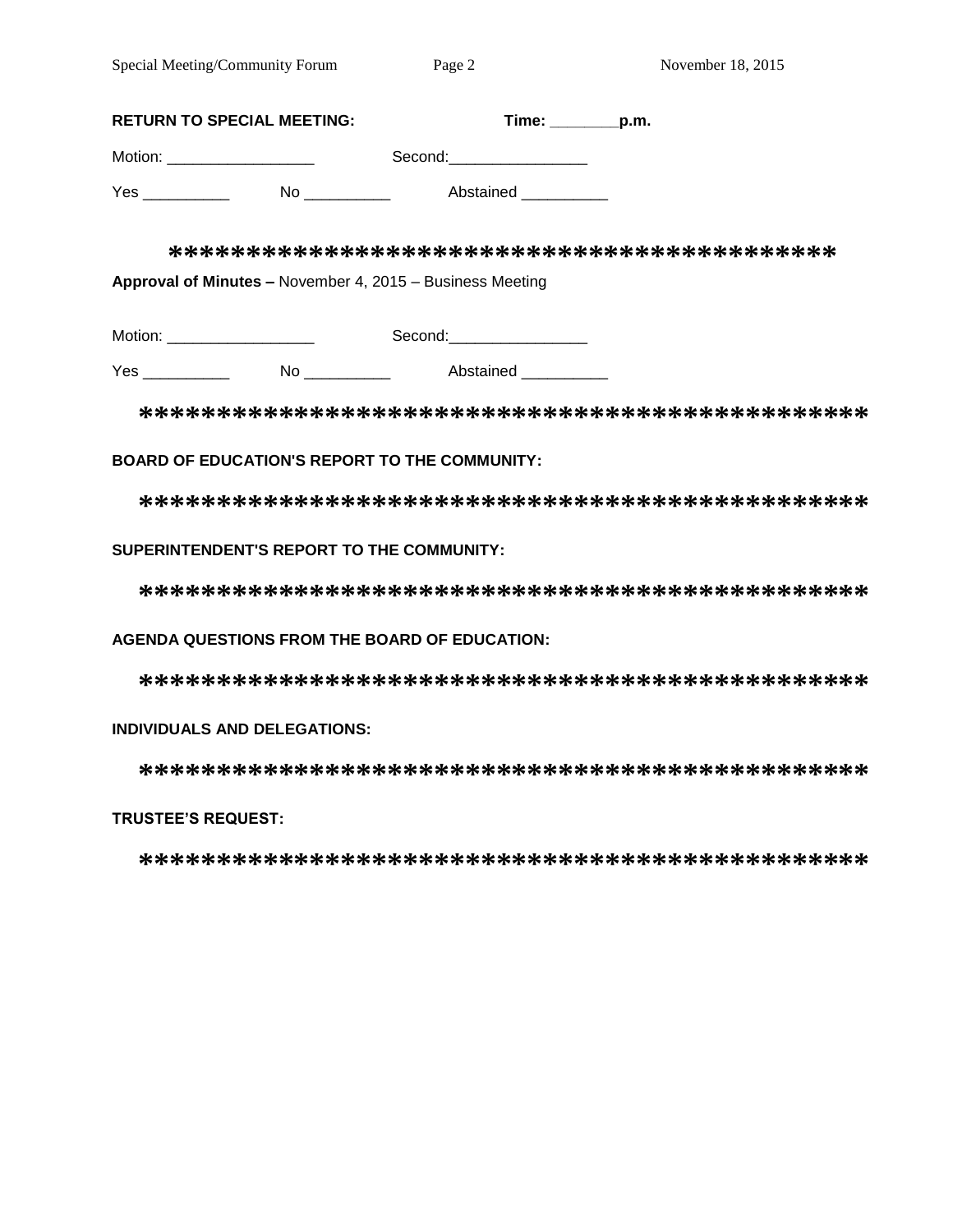# **SUPERINTENDENT'S RECOMMENDATIONS:**

# **#1. Field Trips**

**Resolution: RESOLVED** that the Board of Education approves the following field trips**:**

#### **Senior High School**

| <b>Yes</b>             | No l              | Abstained ____________                                                                                                                                                                                                        |
|------------------------|-------------------|-------------------------------------------------------------------------------------------------------------------------------------------------------------------------------------------------------------------------------|
| Motion: <b>Example</b> |                   | Second: the second of the second of the second of the second of the second of the second of the second of the second of the second of the second of the second of the second of the second of the second of the second of the |
| Friday                 | May 13, 2016      | Approximately 65 7th and 8th grade Select Chorus and<br>Jazz Band students will travel to Jackson Liberty High<br>School and Six Flags Great Adventure to compete in<br>Music in the Parks. Transportation will be via bus.   |
| Wednesday              | March 16, 2016    | Approximately 50 members of the National Junior Honor<br>Society will travel to NYC to see "Fiddler on the Roof"<br>and have lunch at Planet Hollywood. Transportation will<br>be via bus.                                    |
| <b>Middle School</b>   |                   |                                                                                                                                                                                                                               |
| Saturday               | February 20, 2016 | Approximately 40 members of the Ski Club will travel to<br>Belleayrel Mountain in Highmount, NY. Transportation<br>will be via bus.                                                                                           |
| Saturday               | January 9, 2016   | Approximately 40 members of the Ski Club will travel to<br>Platekill Mountain in Roxbury, NY. Transportation will<br>be via bus.                                                                                              |
| Saturday               | December 19, 2015 | Approximately 40 members of the Ski Club will travel to<br>Windham Mountain in Windham, NY. Transportation will<br>be via bus.                                                                                                |
| Tuesday                | December 15, 2015 | Approximately 40 11 <sup>th</sup> & 12 <sup>th</sup> Grade Adelphi PE Students<br>will travel to New York City to see the "Bodies Exhibit" in<br>Times Square. Transportation will be via LIRR>                               |
| Thursday               | December 10, 2015 | Approximately 40 Foreign Language students will travel<br>to Little Italy in New York City. Transportation will be via<br>LIRR.                                                                                               |

**\*\*\*\*\*\*\*\*\*\*\*\*\*\*\*\*\*\*\*\*\*\*\*\*\*\*\*\*\*\*\*\*\*\*\*\*\*\*\*\*\*\*\*\*\*\*\***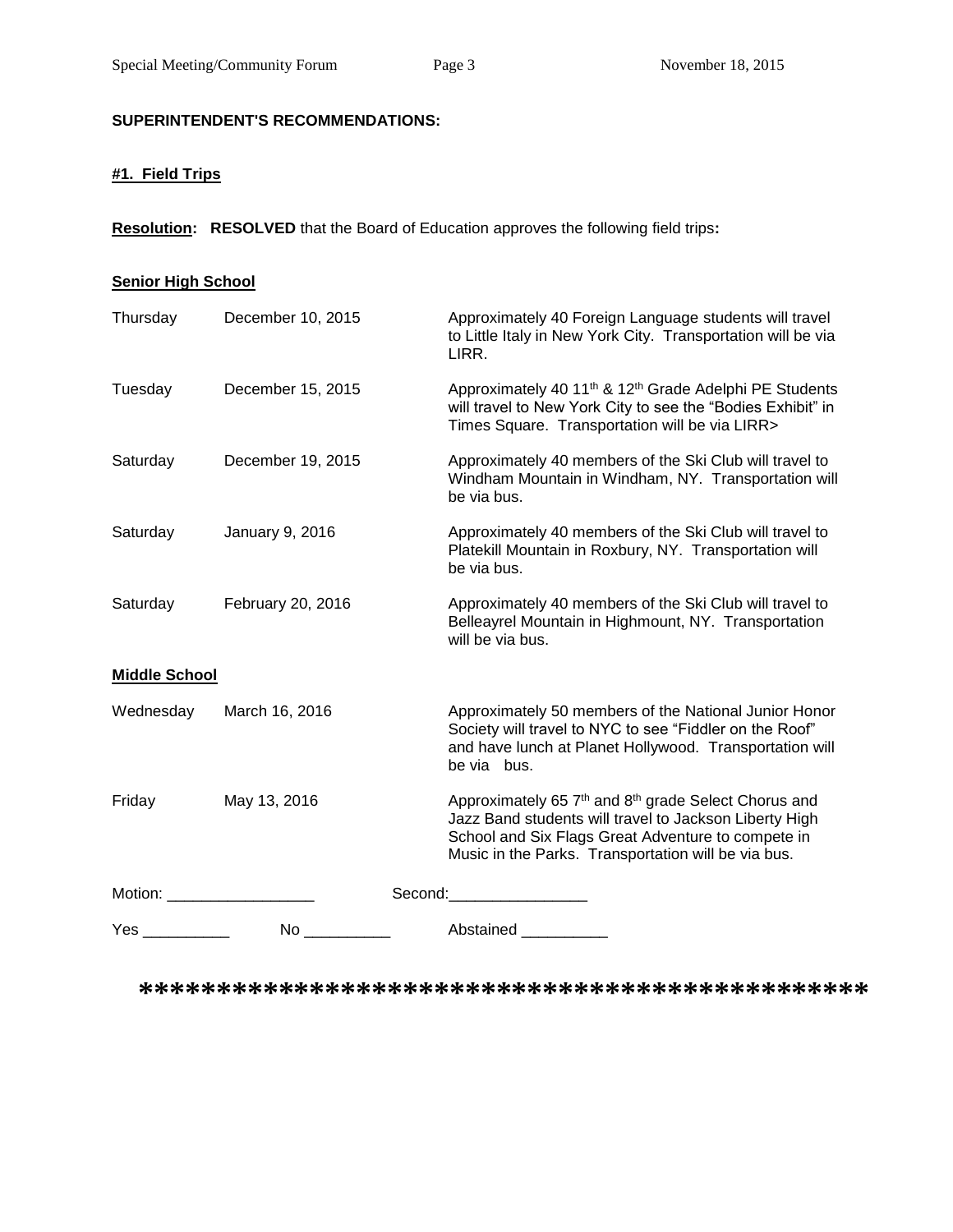#### **#2. Risk Assessment Update Report**

**Resolution: RESOLVED** that the Board of Education, upon the recommendation of the Superintendent, accept the attached Risk Assessment Update Report, dated October 20, 2015, prepared by Cullen & Danowski, LLP as required by Chapter 263 of the Laws of New York, 2005 as per agreement of July 1, 2014.

Motion: \_\_\_\_\_\_ Motion: \_\_\_\_\_\_\_\_\_\_\_\_\_\_\_\_\_ Second:\_\_\_\_\_\_\_\_\_\_\_\_\_\_\_\_

Yes \_\_\_\_\_\_\_\_\_\_\_\_\_ No \_\_\_\_\_\_\_\_\_\_\_ Abstained \_\_\_\_\_\_\_\_\_\_

**\*\*\*\*\*\*\*\*\*\*\*\*\*\*\*\*\*\*\*\*\*\*\*\*\*\*\*\*\*\*\*\*\*\*\*\*\*\*\*\*\*\*\*\*\*\*\***

### **#3. NYSSBA Policy Review**

.

**Resolution: RESOLVED** that the Board of Education approves the Agreement with NYSBBA for NYSSBA to provide Policy Compliance Review Services and authorizes the Board of Education President to sign such Agreement.

Motion: \_\_\_\_\_\_\_\_\_\_\_\_\_\_\_\_\_ Second:\_\_\_\_\_\_\_\_\_\_\_\_\_\_\_\_

Yes \_\_\_\_\_\_\_\_\_\_\_\_\_ No \_\_\_\_\_\_\_\_\_\_\_ Abstained \_\_\_\_\_\_\_\_\_\_

**\*\*\*\*\*\*\*\*\*\*\*\*\*\*\*\*\*\*\*\*\*\*\*\*\*\*\*\*\*\*\*\*\*\*\*\*\*\*\*\*\*\*\*\*\*\*\***

#### **#4. Cullen & Danowski – AUP Engagement Letter**

**Resolution: RESOLVED** that the Board of Education, upon the recommendation of the Superintendent, enter into an agreement with Cullen & Danowski, LLP, for Internal Auditing Services to review Board policies and District procedures related to Payroll and Benefits as per the attached AUP Engagement Letter.

Motion: \_\_\_\_\_\_\_\_\_\_\_\_\_\_\_\_\_ Second:\_\_\_\_\_\_\_\_\_\_\_\_\_\_\_\_

Yes \_\_\_\_\_\_\_\_\_\_\_\_\_ No \_\_\_\_\_\_\_\_\_\_\_ Abstained \_\_\_\_\_\_\_\_\_\_

**\*\*\*\*\*\*\*\*\*\*\*\*\*\*\*\*\*\*\*\*\*\*\*\*\*\*\*\*\*\*\*\*\*\*\*\*\*\*\*\*\*\*\*\*\*\*\***

#### **#5. Sale of E W Bower Elementary School Resolution**

### **Resolution:**

**WHEREAS**, the Board of Education has declared its intention to sell the building and real property known as the E.W. Bower Elementary School; and

**WHEREAS**, the Board of Education is duly empowered by the provisions of Sections 1709 (9) and (11) of the Education Law, to sell the aforementioned real property consisting of approximately 4.97 acres, and the buildings and structures thereon known as the E.W. Bower Elementary School, and known by the street address: 315 Montauk Highway, Lindenhurst, Suffolk County, New York, designated as District 103, Section 21, Block 3, Lot 24 on the land and tax map of the County of Suffolk; and that the school buildings and structures thereon are deemed to be of no use to the District and no longer needed for educational purposes, and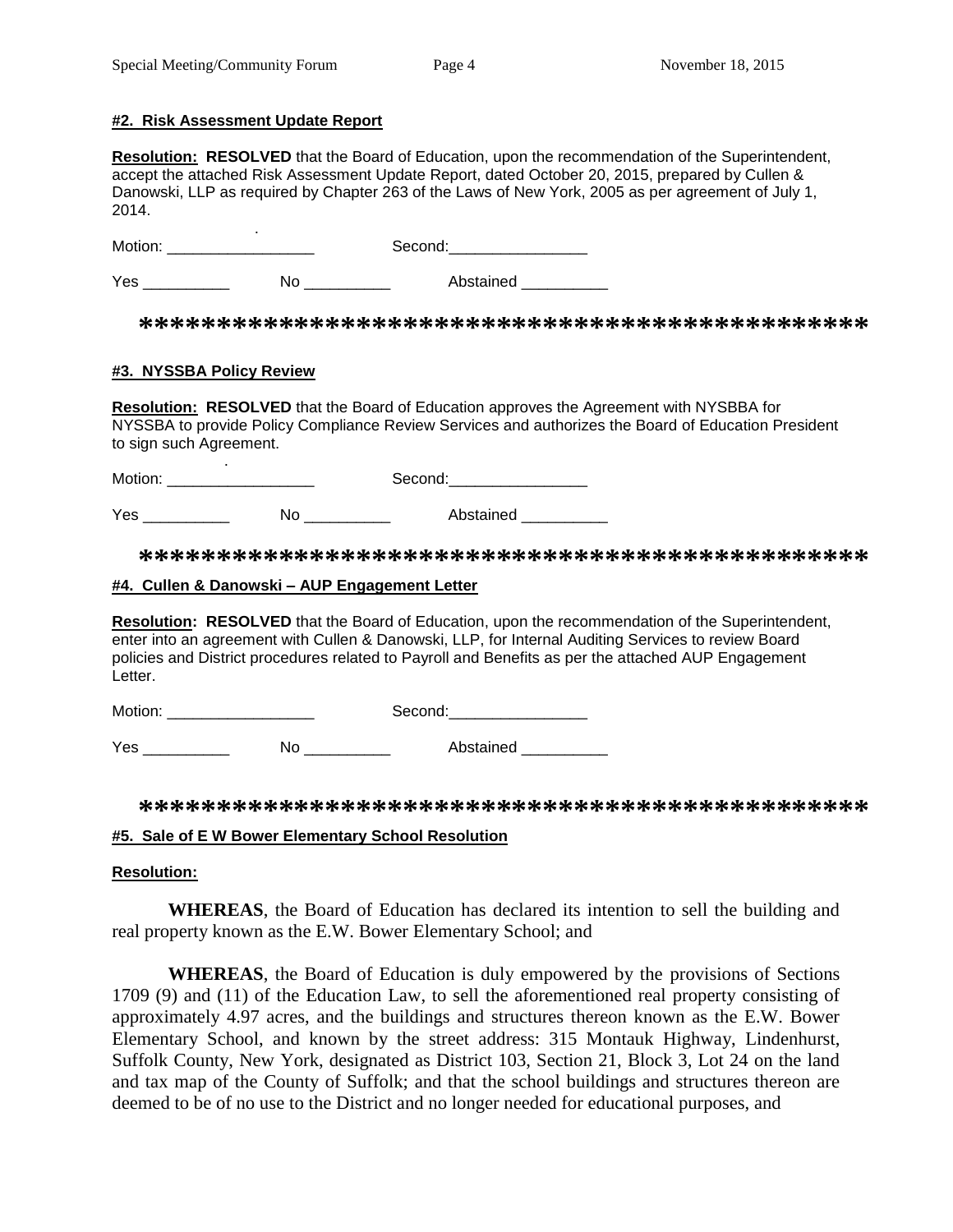**WHEREAS**, the proceeds from such sale shall revert to the use and benefit of the District and such funds will be utilized pursuant to the requirements of Section 1709 of the Education Law and any other applicable Section of Law; and

**WHEREAS**, the Board of Education agrees to convey the aforementioned parcel of property, subject to any applicable environmental review if required, in accordance with the State Environmental Quality Review Act of 1974 (SEQRA);

**NOW, THEREFORE, BE IT RESOLVED**, that the Board of Education hereby declares that the aforementioned property and school building (and other structures thereon) are no longer needed for educational or other School District purposes, and are of no use to the District;

**BE IT FURTHER RESOLVED**, that the Board of Education contingently authorizes the conveyance of the aforesaid parcel, real property, school building, and other structures thereon, at 315 Montauk Highway, Lindenhurst, County of Suffolk, State of New York, District 103, Section 21, Block 3, Lot 24 as more fully described in a legal description on file with the District Clerk, to The Engel Burman Group pursuant to Section 1709 (9) and (11) of the Education Law for consideration of no less than Eight Million Two Hundred Fifty Thousand (\$8,250,000.00) Dollars, subject to and contingent upon a final determination as to the size of the parcel to be conveyed, completion of an environmental review (if required by law) in accordance with the State Environmental Quality Review Act of 1974 (SEQRA); and that the sale, conveyance and all components of this resolution are and remain subject to and contingent upon a formal written contract of sale formally approved and executed by the Board of Education and the approval of the applicable proposition by the District's voters on a date scheduled for such voter approval pursuant to law. This resolution may be rescinded at any time prior to the Board of Education's formal approval and execution of the aforementioned contract of sale, and in the event that the aforementioned voter approval is not obtained. This resolution is contingent upon the first (I) resolution regarding authorization to sell the subject property, and shall be deemed void ab initio if the aforementioned first resolution is not approved by the Board of Education.

Motion: example of the second: Second:  $\sim$  Second: Yes \_\_\_\_\_\_\_\_\_\_\_\_ No \_\_\_\_\_\_\_\_\_ Abstained \_\_\_\_\_\_\_\_\_

**\*\*\*\*\*\*\*\*\*\*\*\*\*\*\*\*\*\*\*\*\*\*\*\*\*\*\*\*\*\*\*\*\*\*\*\*\*\*\*\*\*\*\*\*\*\***

### **#6. Obsolete Equipment**

**Resolution: RESOLVED** that the Board of Education, upon the recommendation of the Superintendent, approves the disposal of the following items:

| <b>MIDDLE SCHOOL</b>        |    | 1 (1996) Hobart Meat Slicer Lind #101536<br>$\sim 100$ |  |
|-----------------------------|----|--------------------------------------------------------|--|
| Motion: <u>____________</u> |    | Second:                                                |  |
| Yes                         | Nο | Abstained                                              |  |
|                             |    |                                                        |  |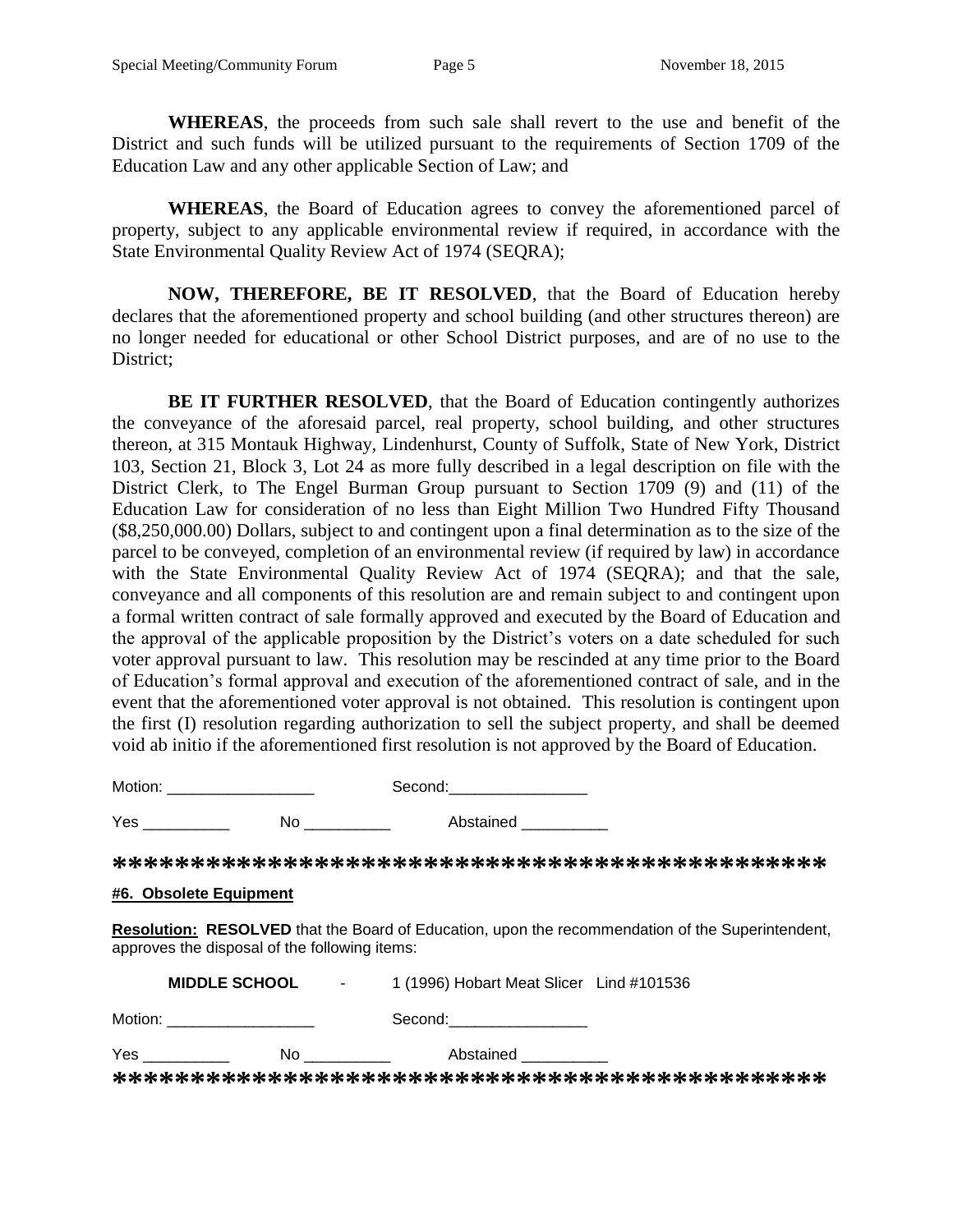#### **SCHEDULES**

**Resolution: RESOLVED** that the Board of Education approves the following Schedules:

Motion: \_\_\_\_\_\_\_\_\_\_\_\_\_\_\_\_\_ Second:\_\_\_\_\_\_\_\_\_\_\_\_\_\_\_\_

Yes \_\_\_\_\_\_\_\_\_\_\_\_ No \_\_\_\_\_\_\_\_\_\_ Abstained \_\_\_\_\_\_\_\_\_

# **Schedule A-3 No. 43 Personnel, Instructional Appointments**

Approve the appointment of:

| Name                    | Subject                                                                                                         | Salarv     |
|-------------------------|-----------------------------------------------------------------------------------------------------------------|------------|
|                         | OWL TEACHER CENTER - WINTER 2015-2016 PROGRAM                                                                   |            |
| 1. Eve<br>Erik          | Instructor<br>Google Integration for Secondary<br><b>Teachers</b><br>18 hours, 1 in-service credit plus 3 hours | \$1,260.00 |
| 2. Truglio<br>Rose      | Instructor<br><b>Smart Boards for Secondary Teachers</b><br>15 hours, 1 in-service credit                       | \$1,200.00 |
| 3. Weinstein<br>Deborah | Instructor<br>Literacy Strategies Across the Content<br>Areas<br>15 hours, 1 in-service credit                  | \$1,125.00 |

#### REGENTS REVIEW CLASSES BASED ON SUFFICIENT ENROLLMENT AND ATTENDANCE

| 4. Seaman<br>Michael   | English 11<br>$(2$ sessions $-2$ hours each)                                   | \$60.78/hour  |
|------------------------|--------------------------------------------------------------------------------|---------------|
| 5. Muro<br>Charlene    | Algebra 2/Trigonometry<br>$(3$ sessions $-2$ hours each)                       | \$60.78/hour  |
| 6. Frederico<br>Carol  | Integrated Algebra<br>$(3$ sessions $-2$ hours each)                           | \$60.78/hour  |
| 7. Oracewski<br>Ashley | Integrated Algebra<br>(3 sessions - 2 hours each -<br>if enrollment increases) | \$60.78/hour. |
| 8. Cohen<br>Brian      | Geometry<br>$(3$ sessions $-2$ hours each)                                     | \$60.78/hour  |
| 9. Halloran<br>John    | Earth Science<br>$(3$ sessions $-2$ hours each)                                | \$60.78/hour  |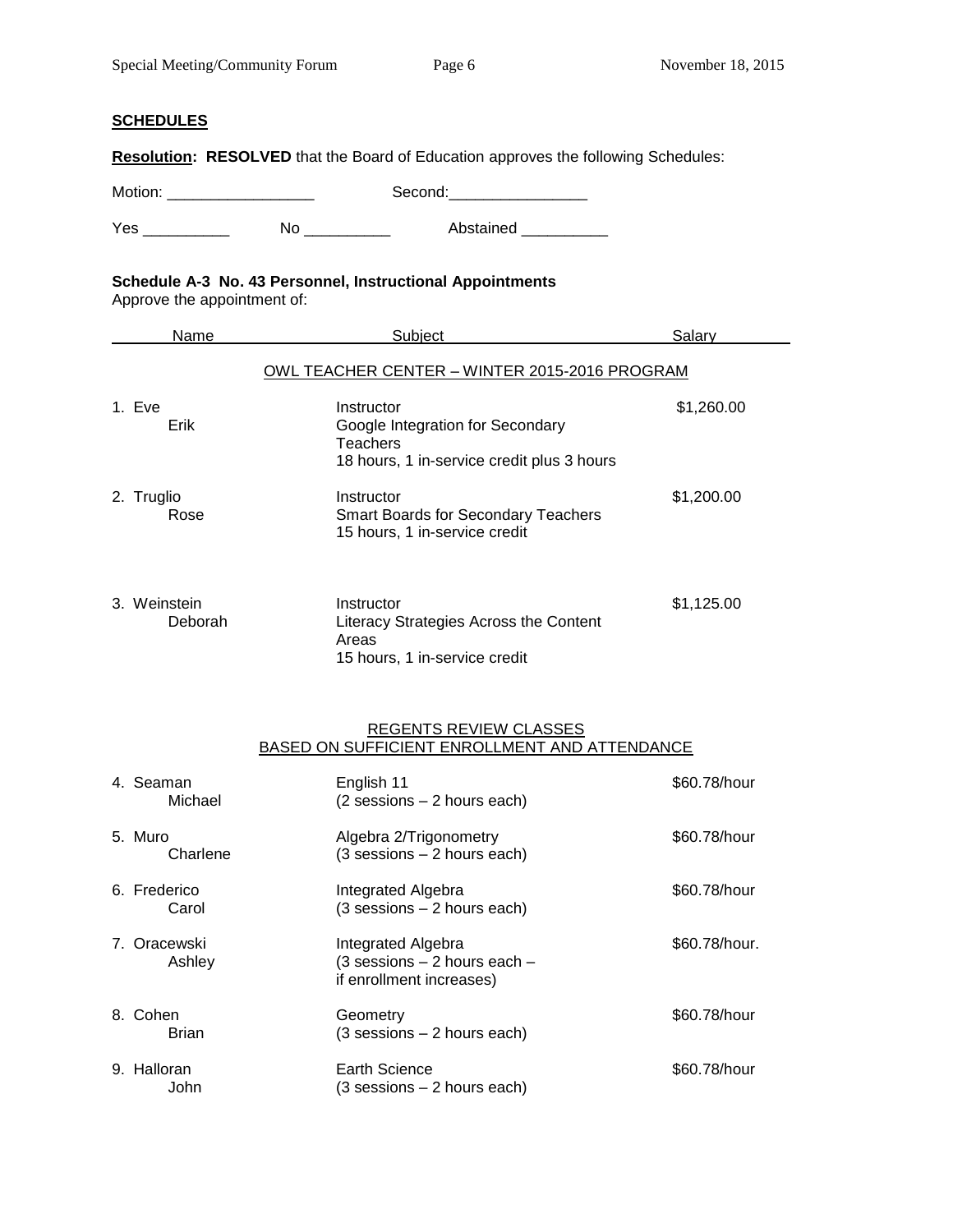| 10. Sanfratello<br>Christine | <b>Living Environment</b><br>(2 sessions - 2 hours each -<br>1/14/16 and 1/21/16) | \$60.78/hour                             |
|------------------------------|-----------------------------------------------------------------------------------|------------------------------------------|
| 11. Polochak<br>Michael      | Living Environment<br>(1 session $-2$ hours each $-$<br>1/11/16                   | \$60.78/hour                             |
|                              | TRANSLATION SERVICES FOR THE 2015-1016 SCHOOL YEAR<br>(Paid from Title III Grant) |                                          |
| 12. Huang<br>Yan             | Cantonese and Mandarin Translation                                                | \$30,00/hour<br>on an as<br>needed basis |

# **Schedule A-3 No. 44 Personnel, Instructional Appointments – Extra Curricular Activities – Elementary**

Approve the appointment of:

| <b>GROUP</b>                                                                                                                                                                                                                      | ACTIVITY                    | <b>SPONSOR</b> | <b>SALARY</b> |
|-----------------------------------------------------------------------------------------------------------------------------------------------------------------------------------------------------------------------------------|-----------------------------|----------------|---------------|
| Schedule C:                                                                                                                                                                                                                       |                             |                |               |
| Group E                                                                                                                                                                                                                           |                             |                |               |
| Albany                                                                                                                                                                                                                            | 1. ESL Homework Club – Fall | J. Lindner     | \$841.00*     |
| Daniel St.                                                                                                                                                                                                                        | 3. ESL Homework Club - Fall | . Costa        | 841.00*       |
| Alleghany                                                                                                                                                                                                                         | 2. ESL Homework Club - Fall | M. Garziano**  | 841.00*       |
| $\frac{1}{2}$ . The contract of the contract of the contract of the contract of the contract of the contract of the contract of the contract of the contract of the contract of the contract of the contract of the contract of t |                             |                |               |

\*Paid for through Title III

\*\*Replacing Nicole Friedlander

#### **Schedule A-3, AE No. 7 Personnel, Instructional Appointments – Adult/Continuing Education** Approve the appointment of:

| Name                                                                                | Job Title          | Salary     | Max Hrs<br>Per Year | Period                   | <b>Budget</b><br>Code |
|-------------------------------------------------------------------------------------|--------------------|------------|---------------------|--------------------------|-----------------------|
| 1. Rogovitz, Jessica                                                                | Sewing             | \$27.50    | 40                  | Fall 2015<br>Spring 2016 | A2330-150-00-2331     |
| 2. Steinman, Amanda                                                                 | Swimming-Sub       | \$27.50/hr | 10                  | Fall 2015<br>Spring 2016 | A2330-160-00-2331     |
| 3. Westphfahl, Donna<br>skultuusia see 11 meessa kunnassa kunnassa sisaa 11 meessä. | <b>ESL</b> Testing | \$50.00/hr | 250                 | Fall 2015<br>Spring 2016 | F2340-150-16-0012     |

\*classes will run depending upon enrollment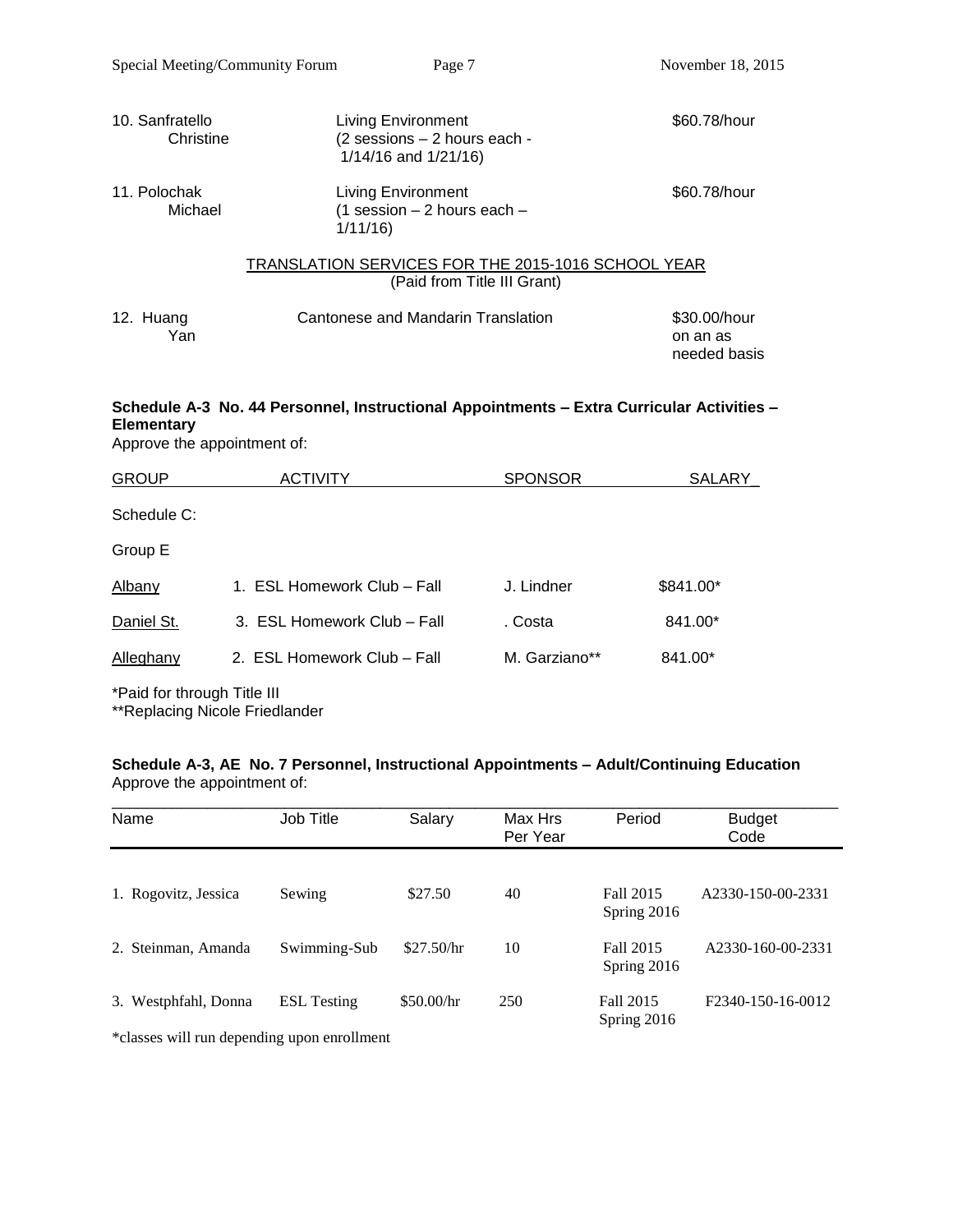| Name                    | Subject<br>And<br>Tenure<br>Area | School<br>Assigned | Date of<br>Appointment | Expiration<br>Date of<br>Probationary<br>Period | Certif-<br>ication<br><b>Status</b> |
|-------------------------|----------------------------------|--------------------|------------------------|-------------------------------------------------|-------------------------------------|
| Tagliaferri<br>Cristina | Psychologist                     | Wm. Rall           | 12/3/12                | 12/2/15                                         | Perm.                               |

## **Schedule A-5 No. 2 Personnel, Instructional Tenure**

Approve full tenure rights to the following:

#### **Schedule AS-1 No. 7 Substitute Personnel, Instructional – Resignations & Terminations** Approves the following resignations/terminations:

| <b>NAME</b>        | <b>SUBJECT</b>                                                                                                         | DATE    | <b>REASON</b> |
|--------------------|------------------------------------------------------------------------------------------------------------------------|---------|---------------|
| 1. Ging<br>Kristen | <b>Consultant Support Staff</b><br>Middle School<br>(Ms. Ging was appointed at the October 7, 2015 Board Meeting.)     | 11/2/15 | Resigned      |
| 2. Dawson<br>Sarah | <b>Permanent Substitute</b><br><b>Daniel Street</b><br>(Ms. Dawson was appointed at the August 5, 2015 Board Meeting.) | 11/6/15 | Resigned      |

### **Schedule AS-3 No. 11 Substitute Personnel Appointments**

Approve the appointment of:

| <b>NLAME</b> | OINTMENT<br>$\wedge$ | חמוחחת |  |
|--------------|----------------------|--------|--|
|              |                      |        |  |

The following name(s) are Permanent Substitute Teachers that are employed for the purpose of coverage of class. These substitutes fill the first absence of the day in the building to which they are assigned. If there are no absences in the assigned building, they are sent to another building that may need coverage. In the event of no absences, the principal will then assign duties to these substitutes. The following Consultant Support

Staff Teachers will work with Special Education students.

| 1, Esposito                                                                                            | <b>Permanent Substitute</b> | 11/19/15 thru | \$115 per |  |  |
|--------------------------------------------------------------------------------------------------------|-----------------------------|---------------|-----------|--|--|
| Frank                                                                                                  | Daniel Street               | 6/24/16       | diem      |  |  |
| (Mr. Esposito was appointed a per diem substitute at the August 5, 2015 Board Meeting. He is replacing |                             |               |           |  |  |
| Kelsey Davidson, who was moved to a CSS position.)                                                     |                             |               |           |  |  |

| 2. Cardillo | <b>Permanent Substitute</b> | 11/9/15 until  | \$140 per |
|-------------|-----------------------------|----------------|-----------|
| Samantha    | Harding Avenue              | the teacher of | diem      |
|             |                             | record returns |           |
| .           |                             |                |           |

(Ms. Cardillo was approved as a Permanent Substitute at the August 5, 2015 Board Meeting and has been working in excess of 45 days in the same assignment.)

| 3. Miller | <b>Permanent Substitute</b> | 11/9/15 until  | \$140 per |
|-----------|-----------------------------|----------------|-----------|
| Ashley    | Harding Avenue              | the teacher of | diem      |
|           |                             | record returns |           |

(Ms. Miller was approved as a Permanent Substitute at the August 5, 2015 Board Meeting and has been working in excess of 45 days in the same assignment.)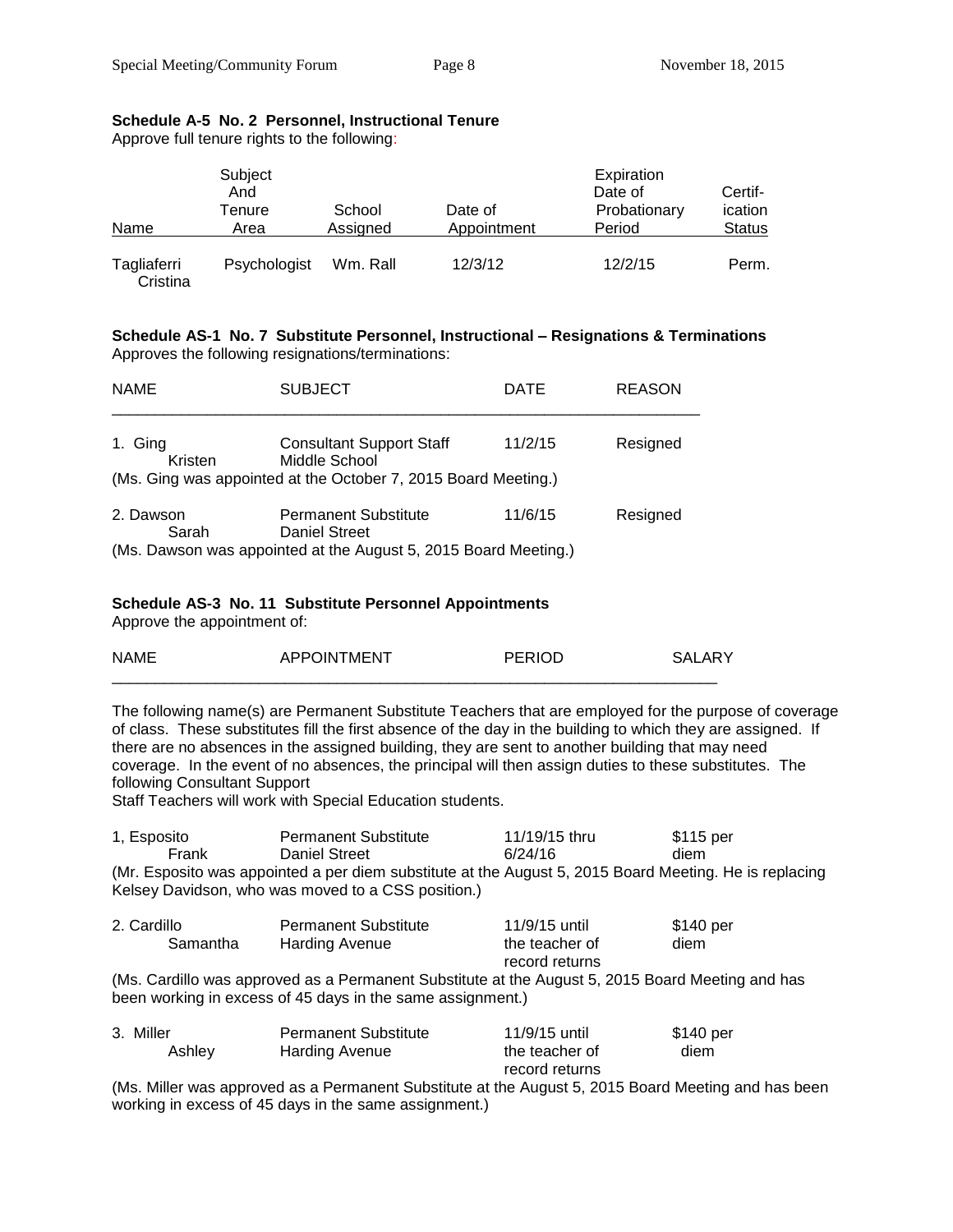#### **Schedule B-1 No. PT-7 Part-Time Non-Instructional Personnel – Retirements/Resignations/Terminations**

Approves the following resignations/terminations:

| NAME/POSITION                                         | <b>REASON</b> | EFFECTIVE DATE |
|-------------------------------------------------------|---------------|----------------|
| 1. Jennifer Hannon<br>Spec Ed Aide (#NI-44)<br>Albany | Resignation   | 10/1/15        |
| Mr. Hannon changed her mind and declined the position |               |                |

#### **Schedule B-2 No. 5 Non-Instructional Personnel – Retirements/Resignations/Terminations** Approves the following resignations/terminations:

| NAME/POSITION                                                                                        | REASON     | EFFECTIVE DATE |
|------------------------------------------------------------------------------------------------------|------------|----------------|
| 1. Karen Masullo<br><b>Clerk Typist</b><br>Ms. Masullo has worked for the district since May 8, 1978 | Retirement | 11/27/15       |

# **Schedule B-3 No. 8 Non-Instructional Personnel Appointments**

Approve the appointment of:

| <b>NAME</b>                                                                                    | <b>EMPLOYMENT</b>                                                                                       | <b>SALARY</b>                                                        | EFFECTIVE DATE |  |
|------------------------------------------------------------------------------------------------|---------------------------------------------------------------------------------------------------------|----------------------------------------------------------------------|----------------|--|
| 1. Ethan Kelkowski<br>CW1 $3rd$ Shift (#NI-67)<br>High School<br>Pending Fingerprint Clearance | 12 Months<br>Mr. Kelkowski is replacing Mr. R. Luciano who transferred to the MS 2 <sup>nd</sup> shift  | \$38,920<br>(\$37,720) Step 1<br>(\$ 1,200) Night Diff<br>(Prorated) | 11/19/15       |  |
| 2. Jason Halas<br>CWII $1st$ Shift (#NI-82)<br>District Wide                                   | 12 Months<br>Mr. Halas is transferring to CWII 1 <sup>st</sup> shift Position to replace Mr. D. Mammina | \$50.691<br>(\$50,091) Step 6<br>600) CWII Stipend<br>΄\$            | 11/16/15       |  |
| Schedule B-3 No. PT 8 Part-Time Non-Instructional Personnel Appointments                       |                                                                                                         |                                                                      |                |  |

Approve the appointment of:

| <b>NAME</b>                                                     | <b>POSITION</b> | <b>HOURLY</b><br>RATE | HOURS/<br>DAY | <b>EFFECTIVE</b><br>DATE |
|-----------------------------------------------------------------|-----------------|-----------------------|---------------|--------------------------|
| 1. Janet Scholl<br>Part Time Clerk (#NI-65)<br><b>SHS</b>       | Support Staff   | \$9.50/hr             | 3.5 hrs/day   | 11/9/15                  |
| Ms. Scholl is replacing Lisa Kelly who is on a Leave of Absence |                 |                       |               |                          |

s. Scholl is replacing Lisa Kelly who is on a Leave of Absence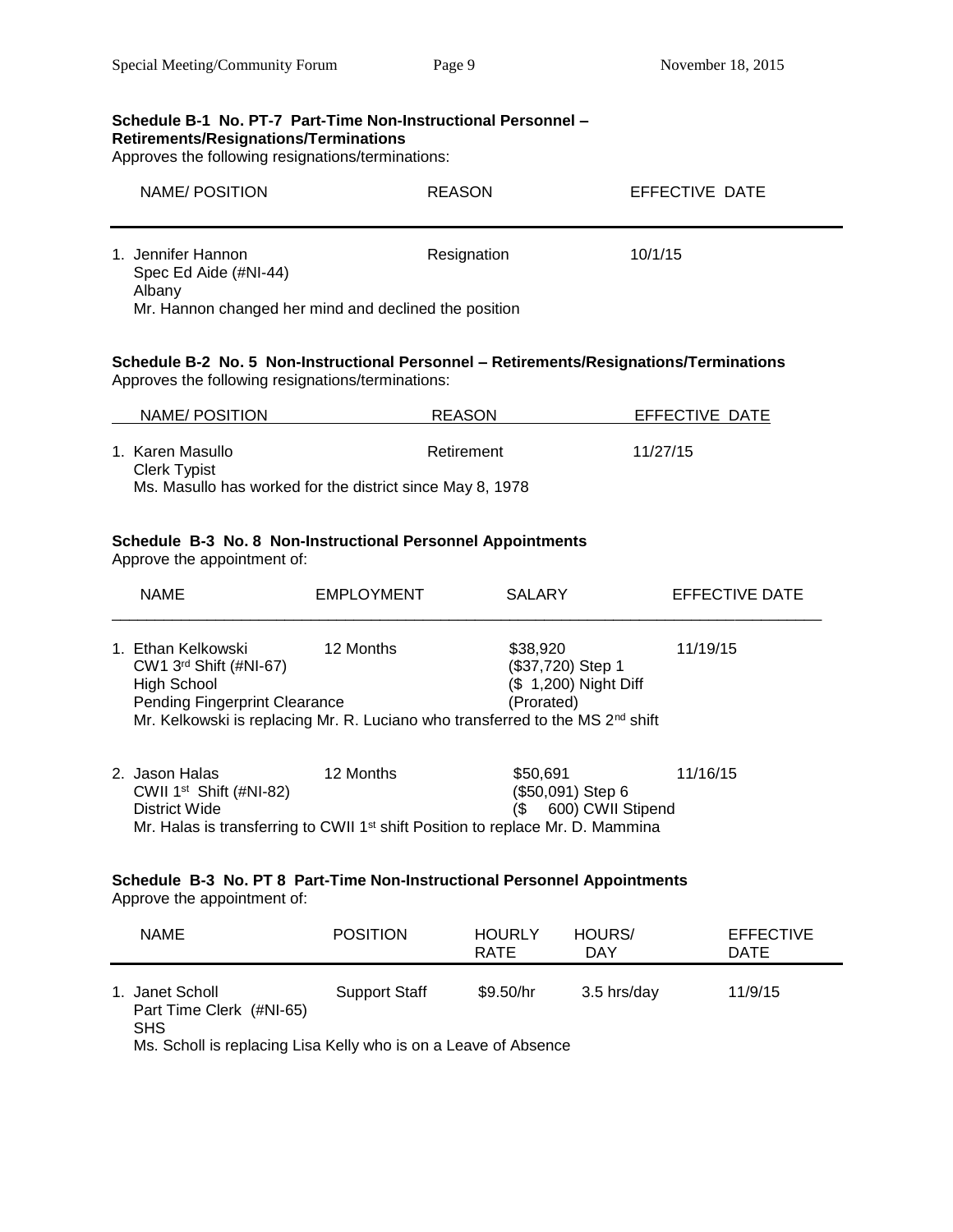| 2. Corinne Brandenberger<br>Spec Ed Aide (#NI-73)<br>Daniel<br><b>Pending Fingerprint Clearance</b><br>Ms. Brandenberger is replacing Ms. Saccente who transferred to another position.                 | <b>Support Staff</b> | \$9.50/hr | 5.5 hrs/day       | 11/16/15 |
|---------------------------------------------------------------------------------------------------------------------------------------------------------------------------------------------------------|----------------------|-----------|-------------------|----------|
| 3. Tina Greene<br>Security Monitor (#NI-78)<br>Middle School<br>Ms. Greene is replacing Mr. Marinaccio who retired                                                                                      | Monitor              | \$9.40/hr | 3 hrs. 50 min/day | 11/5/15  |
| 4. Diane Gaimaro<br>Part Time Clerk (#NI-81)<br><b>SHS</b><br>Ms. Gaimaro is transferring from Rall to replace Ms. Ragone who transferred to MS                                                         | <b>Support Staff</b> | \$9.50/hr | 3.5 hrs/day       | 11/9/15  |
| 5. Christine Greco<br>Albany (#NI-56)<br>Ms. Grego transferred to position vacated by Ms. Renna. This is an increase in her hours from 3 hours<br>per day                                               | Monitor              |           | 3.5 hrs/day       | 11/6/15  |
| 6. Jaclyn Sorce<br>Spec Ed Aide (#NI-74)<br>Albany<br><b>Pending Fingerprint Clearance</b><br>Ms. Sorce is replacing Leah Gruber who transferred to MS.                                                 | <b>Support Staff</b> | \$9.50/hr | 6 hrs/day         | 11/19/15 |
| 7. Mary Farrelly<br>Part Time Clerk (#NI-77)<br><b>MS</b>                                                                                                                                               | <b>Support Staff</b> | \$9.50/hr | 3.5 hrs/day       | 11/19/15 |
| Ms. Farrelly is replacing Ms. Becker who resigned<br>8. Linda Ragone<br>Spec Ed Aide (#NI-7)<br>ΜS<br>Ms. Ragone transferred to Special Education Aide. This is an increase in her hours from 3.5 hours | <b>Support Staff</b> |           | 7 hrs/day         | 9/2/15   |
| 9. Hadil Shatara<br>Spec Ed Aide (#NI-85)<br>Albany<br>Ms. Shatara is filling a new position based on a student's IEP                                                                                   | <b>Support Staff</b> | \$9.50/hr | 5.5 hrs/day       | 11/16/15 |

### **Schedule B-3 No. S-11 Non-Instructional Appointments, Substitute Personnel**

Approve the appointment of the following individuals to the substitute call-in list:

Oxana Atamaniouk Michael Loizides

The above named person(s) are on the substitute custodial daily call in list.

The above appointments are contingent upon New York State fingerprint clearance pursuant to Project SAVE.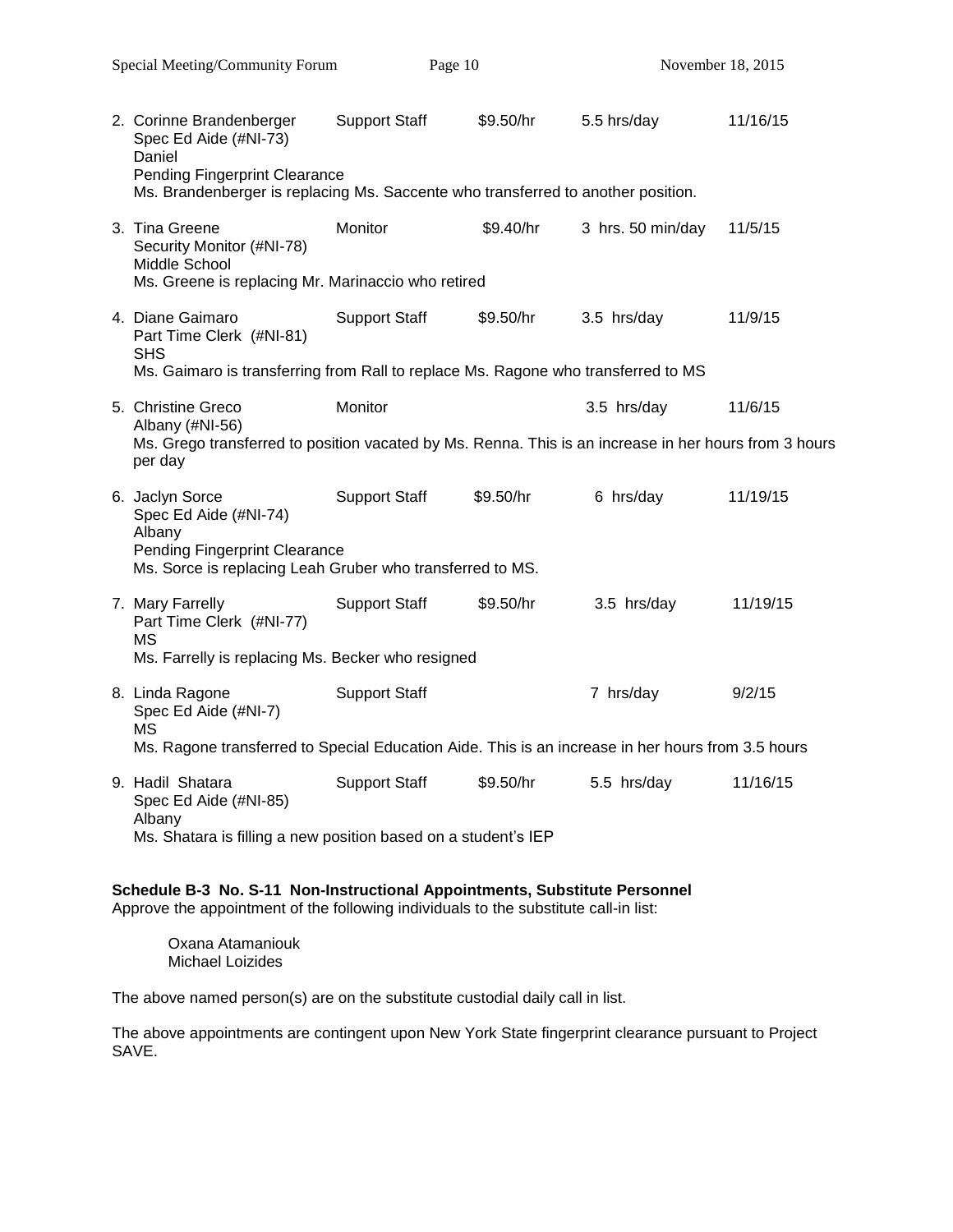# **Schedule D No. 17**

That the Board of Education accepts all recommendations of the CSE and CPSE as listed:

| October 22, 2015 – SHS CSE          |
|-------------------------------------|
| October 26, $2015 - CSE$            |
| October 26, 2015 – MS CSE           |
| October 27, 2015 – MS CSE           |
| October 27, 2015 – OD CSE           |
| October 29, 2015 – SHS CSE          |
| November 2, $2015 - CSE$            |
| November 4, $2015 - CPSE$           |
| November 4, $2015 - MS \text{ CSE}$ |
| November 9, $2015 - MS \text{ }CSE$ |
|                                     |

# **Schedule OA/C No. 14 Outside Agencies/Consultants**

Approve appointments of:

| <b>NAME</b>                | <b>SUBJECT</b>                                                                    | <b>SALARY</b>                                  |
|----------------------------|-----------------------------------------------------------------------------------|------------------------------------------------|
|                            | TRANSLATION SERVICES FOR THE 2015-2016 SCHOOL YEAR<br>(Paid from Title III Grant) |                                                |
| 1. Huang<br>Luyao          | \$30.00 per hour<br>on an as needed<br>basis                                      |                                                |
|                            | Schedule OA/C No. 15 Outside Agencies/Consultants                                 |                                                |
| Approve appointments of:   | <b>School Year 2015/2016</b>                                                      |                                                |
| <b>Health Group Source</b> | <b>Skilled Nursing</b>                                                            | CNA: \$25/hr.<br>LPN: \$40/hr.<br>RN: \$50/hr. |
| Dr. Caryl Oris             | <b>Psychiatric Evaluations</b>                                                    | \$1300/evaluation                              |

#### **Schedule ST/I No. 6 Student Teachers/Interns/Observers**

Approve the appointment of the following student teachers/observers:

| <b>NAME</b>             | <b>COLLEGE</b>              | <b>SCHOOL</b>                                   | <b>SUBJECT/GRADE</b>                                 |
|-------------------------|-----------------------------|-------------------------------------------------|------------------------------------------------------|
| 1. Hearney<br>Joanna    | <b>Touro College</b>        | <b>Daniel Street</b><br><b>Student Observer</b> | Grade 1<br>$11/9/15 - 50$ hours                      |
| 2. Cunningham<br>Ashley | Hunter College              | Daniel Street<br><b>Student Observer</b>        | ENL<br>$11/16/15 - 12/4/15$<br>25 hours              |
| 3. Min<br>Catherine     | <b>Boston</b><br>University | Daniel Street<br><b>Student Observer</b>        | Occupational Therapy<br>$11/18/15 - 9:00am - 3:00pm$ |
| 4. Matthews<br>Michelle | Hofstra<br>University       | Senior High School<br><b>Student Observer</b>   | ENL<br>$11/19/15 - 1/31/16$                          |